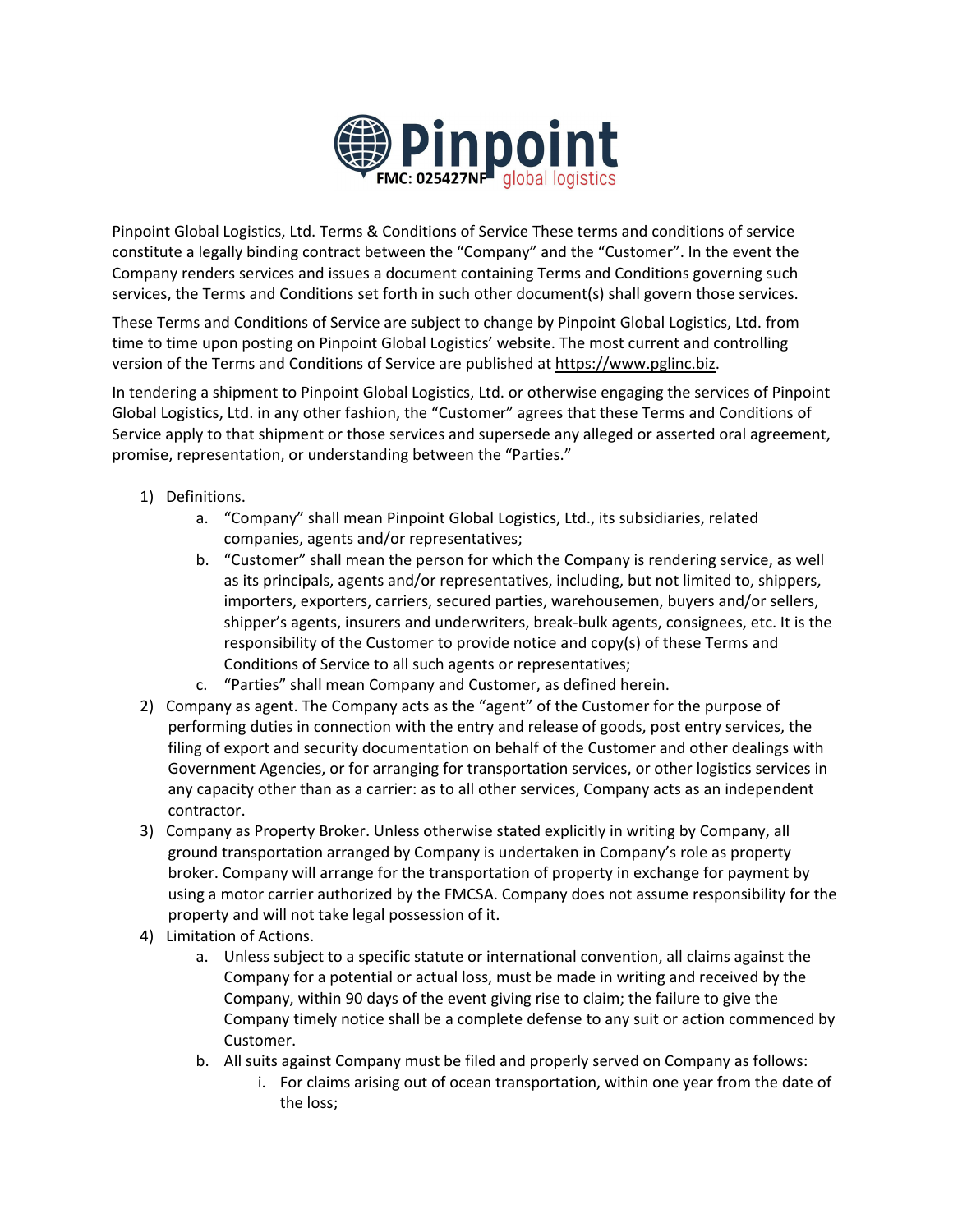- ii. For claims arising out of air transportation, within 2 years from the date of the loss;
- iii. For claims arising out of the preparation and/or submission of an import entry(s), within 75 days from the date of liquidation of the entry(s);
- iv. For any and all other claims of any other type, within 2 years from the date of the loss or damage.
- 5) No Liability for The Selection or Services of Third Parties and/or Routes. Company is authorized to select and engage carriers, truckmen, lightermen, forwarders, customs brokers, agents warehousemen and others, as required, to transport shipments and/or deal with and deliver the goods, all of whom shall be considered the agents of the Customer, and the goods may be entrusted to such agencies subject to all conditions as to limitations of liability for loss, damage, expense, or delay and to all rules, regulations, requirements, and conditions, whether printed, written, or stamped, appearing in bills of lading, receipts, or tariffs issued by such carriers, truckmen, lightermen, forwarders, customs brokers, agents, warehousemen, and others. Unless services are performed by persons or firms engaged pursuant to express written instructions from the Customer, Company shall use reasonable care in its selection of third parties, or in selecting the means and procedure to be followed in the handling, transportation, clearance and delivery of the shipment; advice by the Company that a particular person or firm has been selected to render services with respect to the goods shall not be construed to mean that the Company warrants or represents that such person or firm will render such services nor does Company assume responsibility or liability for any action(s) and/or inaction(s) of such third parties and/or its agents, and shall not be liable for any damage, expense, delay or loss of any kind, which occurs while a shipment is in the custody or control of a third party or the agent of a third party; all claims in connection with the act of a third party shall be brought solely against such party and/or its agents; in connection with any such claim, the Company shall reasonably cooperate with the Customer, which shall be liable for any charges or costs incurred by the Company.
- 6) Quotations Not Binding. Quotations as to fees, rates of duty, freight charges, insurance premiums or other charges given by the Company to the Customer are for informational purposes only and are subject to change without notice; no quotation shall be binding upon the Company unless the Company in writing specifically agrees to undertake the handling or transportation of the shipment at a specific rate or amount set forth in the quotation and payment arrangements are agreed to between the Company and the Customer. All quotations are subject to change or cancellation by the Company at any time if the Company discovers that the shipment violates any court order, contractual obligations, government agency regulations, or law.
- 7) Reliance On Information Furnished.
	- a. Customer acknowledges that it has a duty to timely furnish to the Company any and all necessary and/or relevant information needed by the Company so that the Company can accurately complete any quoted services or offer transportation guidance to Customer. Customer further acknowledges that it is required to review all documents and declarations prepared and/or filed with U.S. Customs & Border Protection, other Government Agency and/or third parties, and will immediately advise the Company of any errors, discrepancies, incorrect statements, or omissions on any declaration or other submission filed on Customer's behalf;
	- b. In preparing and submitting customs entries, export declarations, applications, security filings, documentation and/or other required data, the Company relies on the correctness of all documentation, whether in written or electronic format, and all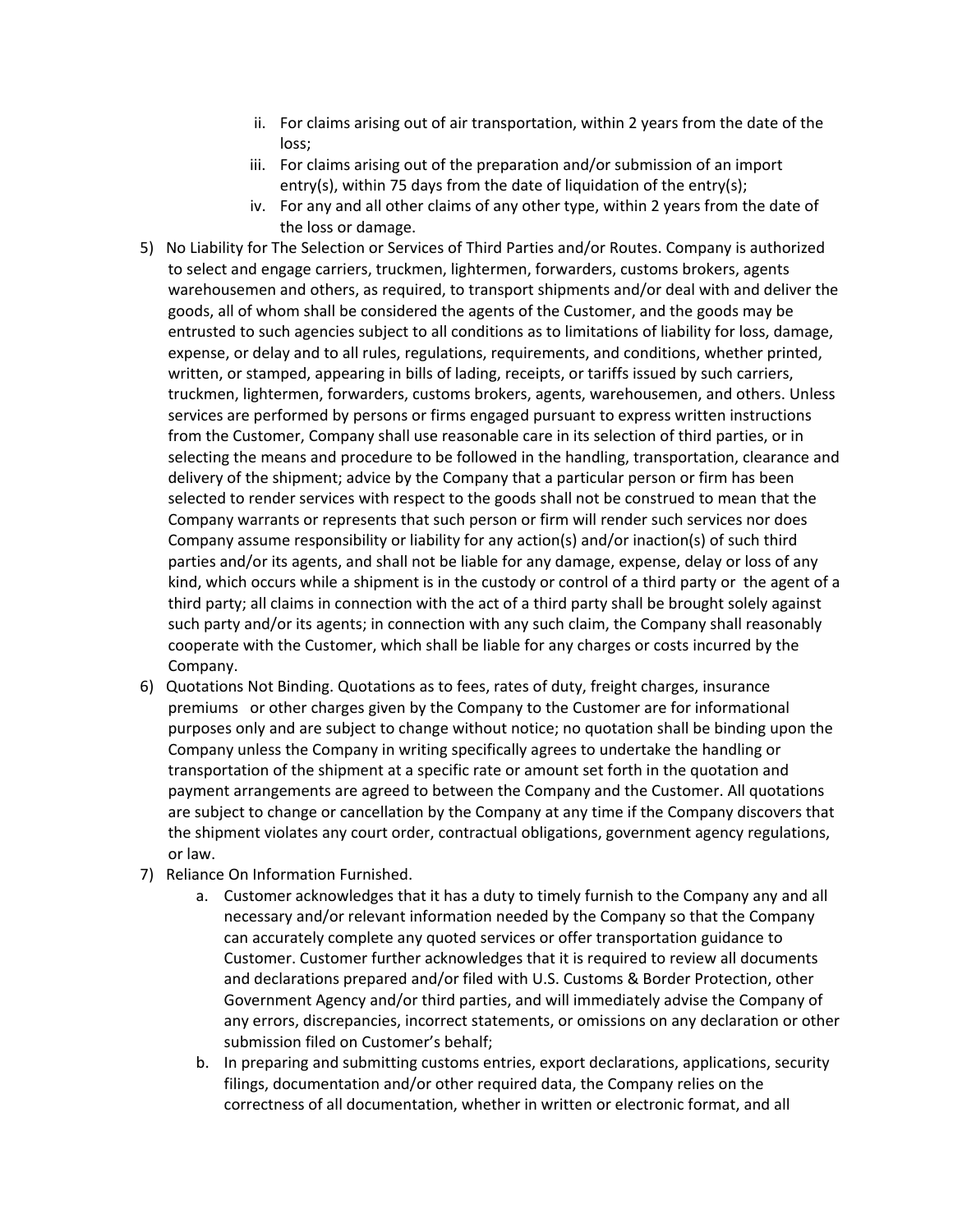information furnished by Customer; Customer shall use reasonable care to ensure the correctness of all such information and shall indemnify and hold the Company harmless from any and all claims asserted and/or liability or losses suffered by reason of the Customer's failure to disclose information or any incorrect, incomplete or false statement by the Customer or its agent, representative or contractor upon which the Company reasonably relied. The Customer agrees that the Customer has an affirmative non‐delegable duty to disclose any and all information required to import, export or enter the goods.

- c. Customer acknowledges that it is required to provide verified weights obtained on calibrated, certified equipment of all cargo that is to be tendered to steamship lines and represents that the Company is entitled to rely on the accuracy of such weights and to counter‐sign or endorse it as agent of Customer in order to provide the certified weight to the steamship lines. The Customer agrees that it shall indemnify and hold the Company harmless from any and all claims, losses, penalties or other costs resulting from any incorrect or questionable statements of the weight provided by the Customer or its agent or contractor on which the Company relies.
- d. Any and all fines or penalties levied against the Company due to misdeclarations on manifest information provided to carriers, U.S. Customs, or any other government authority, due to Customer's submission of inaccurate or incomplete information to the Company, will be the responsibility of Customer regardless of the original source of such misdeclaration or whether the misdeclaration was intentional or unintentional.
- 8) Pre-packaged Cargo. To the extent that Customer is providing packaged, marked, and/or addressed cargo, Customer warrants that each package and/or shipment is properly marked and addressed, packaged properly and adequately to protect the contents in the normal course of transportation, and except as noted in writing to the Company, is in good order and condition. Customer shall hold the Company harmless from any and all claims asserted and/or liability or losses suffered by reason of the Customer's failure to properly package, mark and/or address cargo or to notify the Company of any preexisting damage or impairment of the property.
- 9) Declaring Higher Value to Third Parties. Third parties to whom the goods are entrusted may limit liability for loss or damage; the Company will request excess valuation coverage only upon specific written instructions from the Customer, which must agree to pay any charges therefore; in the absence of written instructions or the refusal of the third party to agree to a higher declared value, at Company's discretion, the goods may be tendered to the third party, subject to the terms of the third party's limitations of liability and/or terms and conditions of service.
- 10) Insurance. The Company will make reasonable efforts to effect marine, theft, and other insurance upon the goods only after specific written instructions have been received by the Company in sufficient time prior to the shipment from the point of origin, and at the same time states specifically the kind and amount of insurance to be placed. The Company does not undertake or warrant that such insurance can or will be placed. Unless the Customer has its own open marine policy and instructs the Company to effect insurance under such policy, insurance is to be effected with one or more insurance companies or other underwriters to be selected by the Company. Any insurance placed shall be governed by the certificate or policy issued and will only be effective when accepted by such insurance companies or other underwriters. Should an insurer dispute its liability for any reason, the insured shall have recourse against the insurer only and the Company shall not be under any responsibility of liability in relation thereto, notwithstanding that the premium upon the policy may not be at the same rates as that charged or paid to the Company by the Customer, or that the shipment was insured under a policy in the name of the Company. Insurance premiums and the charge of the Company for arranging the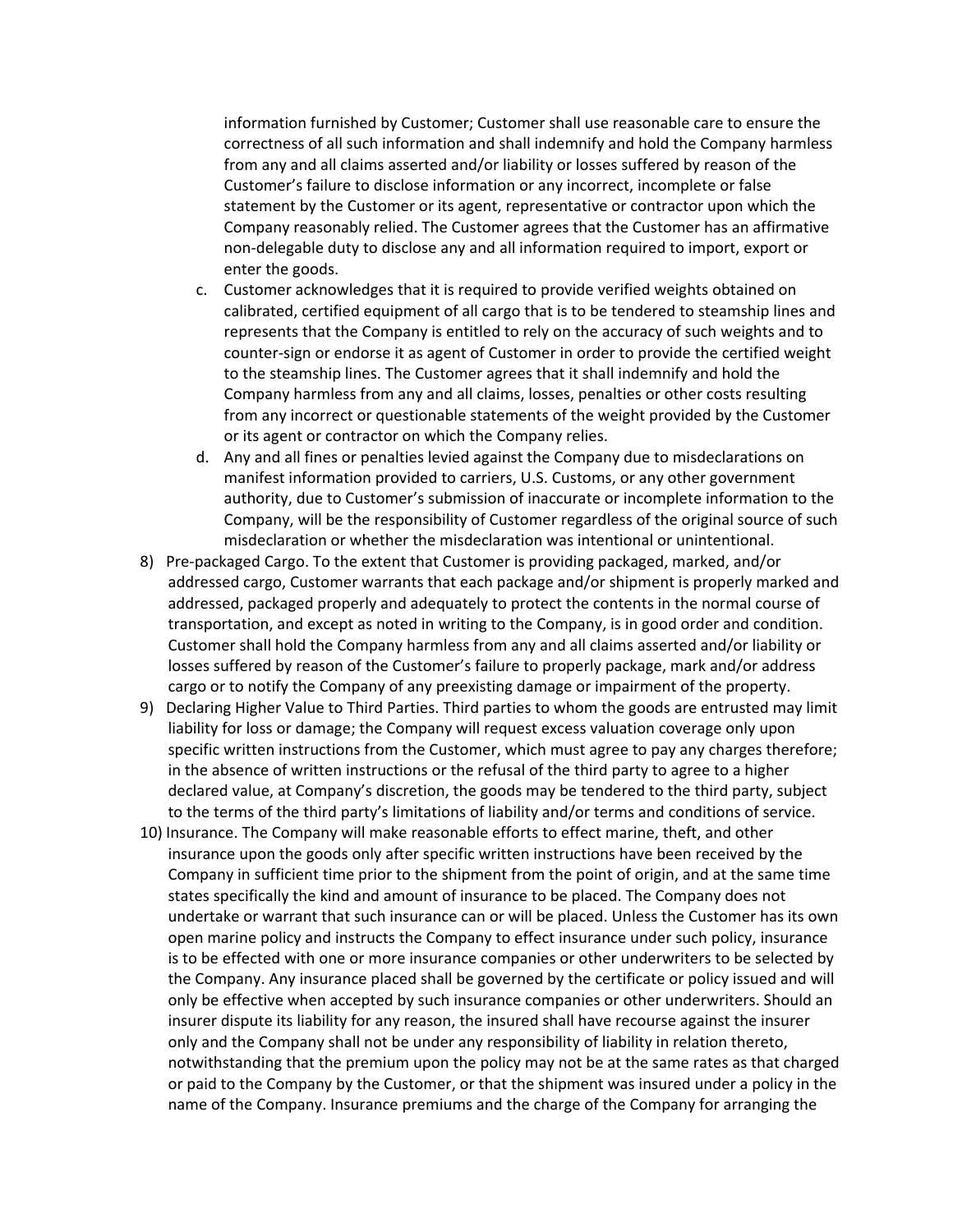same shall be at the Customer's expense. If for any reason the goods are held in warehouse, or elsewhere, the same will not be covered under any insurance, unless the Company receives written instructions from the Customer. Unless specifically agreed in writing, the Company assumes no responsibility to effect insurance on any shipment which it does not handle.

- 11) Disclaimers; Limitation of Liability.
	- a. Except as specifically set forth herein, Company makes no express or implied warranties in connection with its services;
	- b. In connection with all services performed by the Company, Customer may obtain additional liability coverage, up to the actual or declared value of the shipment or transaction, by requesting such coverage and agreeing to make payment therefor, which request must be confirmed in writing by the Company prior to rendering services for the covered transaction(s).
	- c. In the absence of additional coverage under (b) above, the Company's liability shall be limited to the following:
		- i. where the claim arises from activities other than those relating to customs business, \$50.00 USD per shipment or transaction, or
		- ii. where the claim arises from activities relating to "Customs business," \$50.00 USD per entry or the amount of brokerage fees paid to Company for the entry, whichever is less;
	- d. In no event shall Company be liable or responsible for consequential, indirect, incidental, statutory, special, or punitive damages, even if it has been put on notice of the possibility of such damages, or for the acts of third parties.
	- e. Unless the service to be performed by the Company on behalf of the Customer is delayed by reason of negligence of the Company, the Company shall not be responsible for any loss, damage, or expense incurred by the Customer because of such delay. In the event the Company is found liable under this subsection, its liability is limited in accordance with the provisions herein at subsection (c). Due to the inherent nature of the transportation business, the Company does not guarantee pick up, transportation, or delivery by a stipulated time.
- 12) Advancing Money. All charges must be paid by Customer in advance unless the Company agrees in writing to extend credit to Customer; the granting of credit to a Customer in connection with a particular transaction shall not be considered a waiver of this provision by the Company. The Company shall be under no obligation to advance freight charges, customs duties, or taxes on any shipment, nor shall advance by the Company be construed as a waiver of this provision.
- 13) Indemnification/Hold Harmless.
	- a. The Customer agrees to indemnify, defend, and hold the Company harmless from any claims and/or liability, fines, penalties and/or attorneys' fees arising from the transport, importation or exportation of Customer's merchandise and/or any conduct of the Customer, including but not limited to the inaccuracy of entry, export or security data supplied by Customer or its agent or representative, which violates any Federal, State and/or other laws, and further agrees to indemnify and hold the Company harmless against any and all liability, loss, damages, costs, claims, penalties, fines and/or expenses, including but not limited to reasonable attorney's fees, which the Company may hereafter incur, suffer or be required to pay by reason of such claims; in the event that any claim, suit or proceeding is brought against the Company, it shall give notice in writing to the Customer by email or mail at its address on file with the Company. The confiscation or detention of the goods by any governmental authority shall not affect or diminish the liability of the Customer to the Company to pay all charges or other money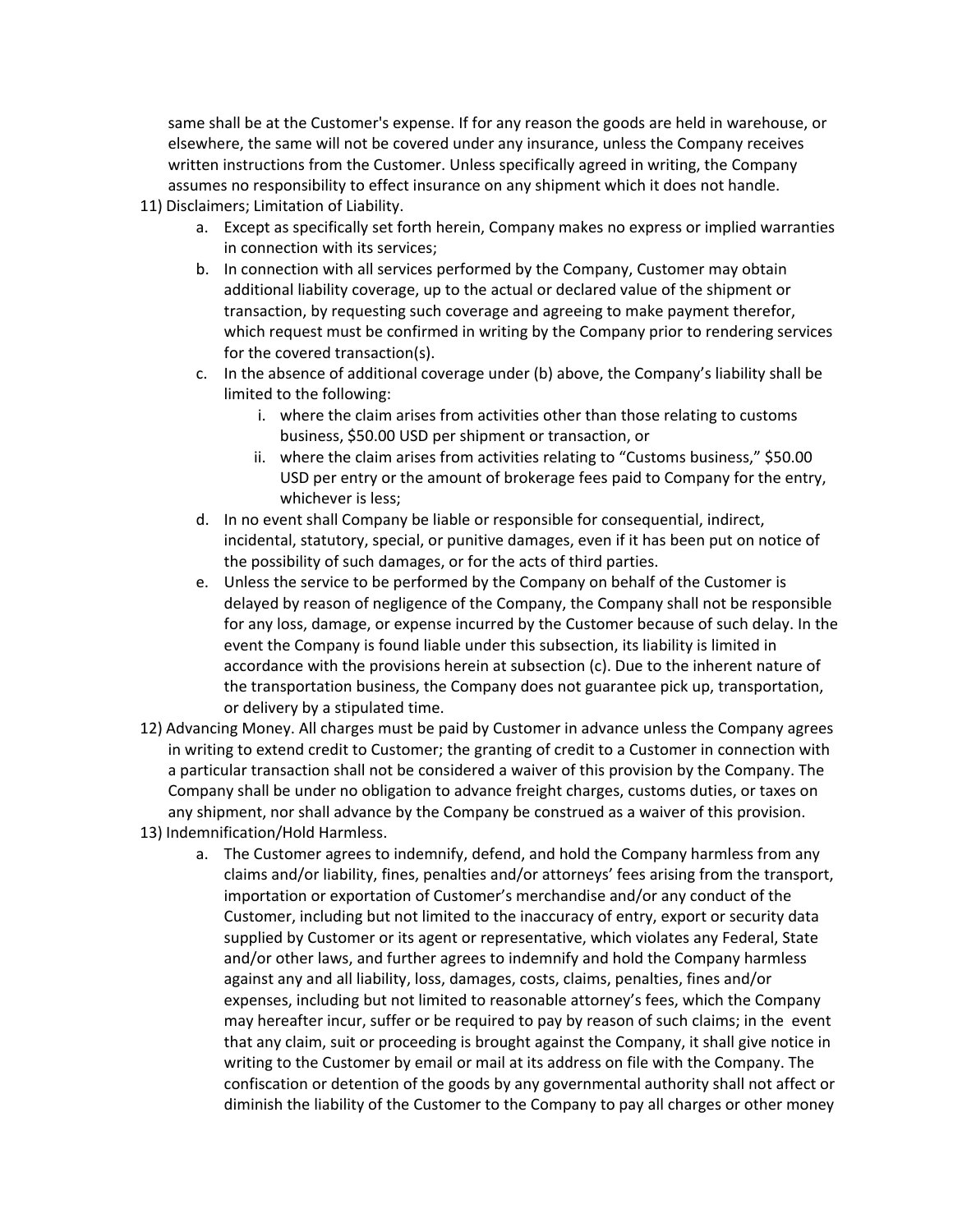due promptly on demand.

- b. Customer further agrees to indemnify, defend, and hold harmless the Company against any and all claim, losses, damages, costs, or expenses asserted against the Company, its employees, agents or any other person for any injury (including sickness, disease or death) or claim or injury to property arising out of or in connection with the performance of these terms and conditions.
- 14) C.O.D. or Cash Collect Shipments. Company shall use reasonable care regarding written instructions relating to "Cash/Collect on Deliver (C.O.D.)" shipments, bank drafts, cashier's and/or certified checks, letter(s) of credit and other similar payment documents and/or instructions regarding collection of monies but shall not have liability if the bank, correspondent, carrier, agent, or consignee refuses to pay for the shipment or for any act, omission, default, suspension, insolvency or want of care, negligence, or fault of such bank, correspondent, carrier, agent, or consignee, nor for any delay in remittance lost in exchange, or loss during transmission, or while in the course of collection.
- 15) Costs of Collection. In any dispute involving monies owed to Company, the Company shall be entitled to all costs of collection, including reasonable attorney's fees and interest at 15% per annum or the highest rate allowed by law, whichever is less unless a lower amount is agreed to by Company. Customer is liable to the Company for any damages and costs incurred by the Company arising from checks or drafts given to the Company, the Company's representatives or affiliates, for which either the Company or the Company's representative or affiliate is unable to collect funds.
- 16) General Lien and Right to Sell Customer's Property.
	- a. Company shall have a general and continuing lien on any and all property of Customer coming into Company's actual or constructive possession or control, which lien shall survive delivery, for all charges, expenses, advances or monies owed to Company with regard to the shipment on which the lien is claimed, a prior shipment(s) and/or both; Customs duties, transportation charges, and related payments advanced by the Company shall be deemed paid in trust on behalf of the Customer and treated as pass through payments made on behalf of the Customer for which the Company is acting as a mere conduit.
	- b. Company shall provide written notice to Customer of its intent to exercise such lien, the exact amount of monies due and owing, as well as any on‐going storage or other charges; Customer shall notify all parties having an interest in its shipment(s) of Company's rights and/or the exercise of such lien.
	- c. Unless, within thirty days of receiving notice of lien, Customer posts cash or letter of credit at sight, or, if the amount due is in dispute, an acceptable bond equal to 110% of the value of the total amount due, in favor of Company, guaranteeing payment of the monies owed, plus all storage charges accrued or to be accrued, Company shall have the right to sell such shipment(s) at public or private sale or auction and any net proceeds remaining thereafter shall be refunded to Customer.
- 17) No Duty to Maintain Records for Customer. Customer acknowledges that pursuant to Sections 508 and 509 of the Tariff Act, as amended, (19 USC §1508 and 1509) it has the duty and is solely liable for maintaining all records required under the Customs and/or other Laws and Regulations of the United States; unless otherwise agreed to in writing, the Company shall only keep such records that it is required to maintain by Statute(s) and/or Regulation(s), but not act as a "record keeper" or "recordkeeping agent" for Customer.
- 18) Obtaining Binding Rulings, Filing Protests, etc. Unless requested by Customer in writing and agreed to by Company in writing, Company shall be under no obligation to undertake any pre‐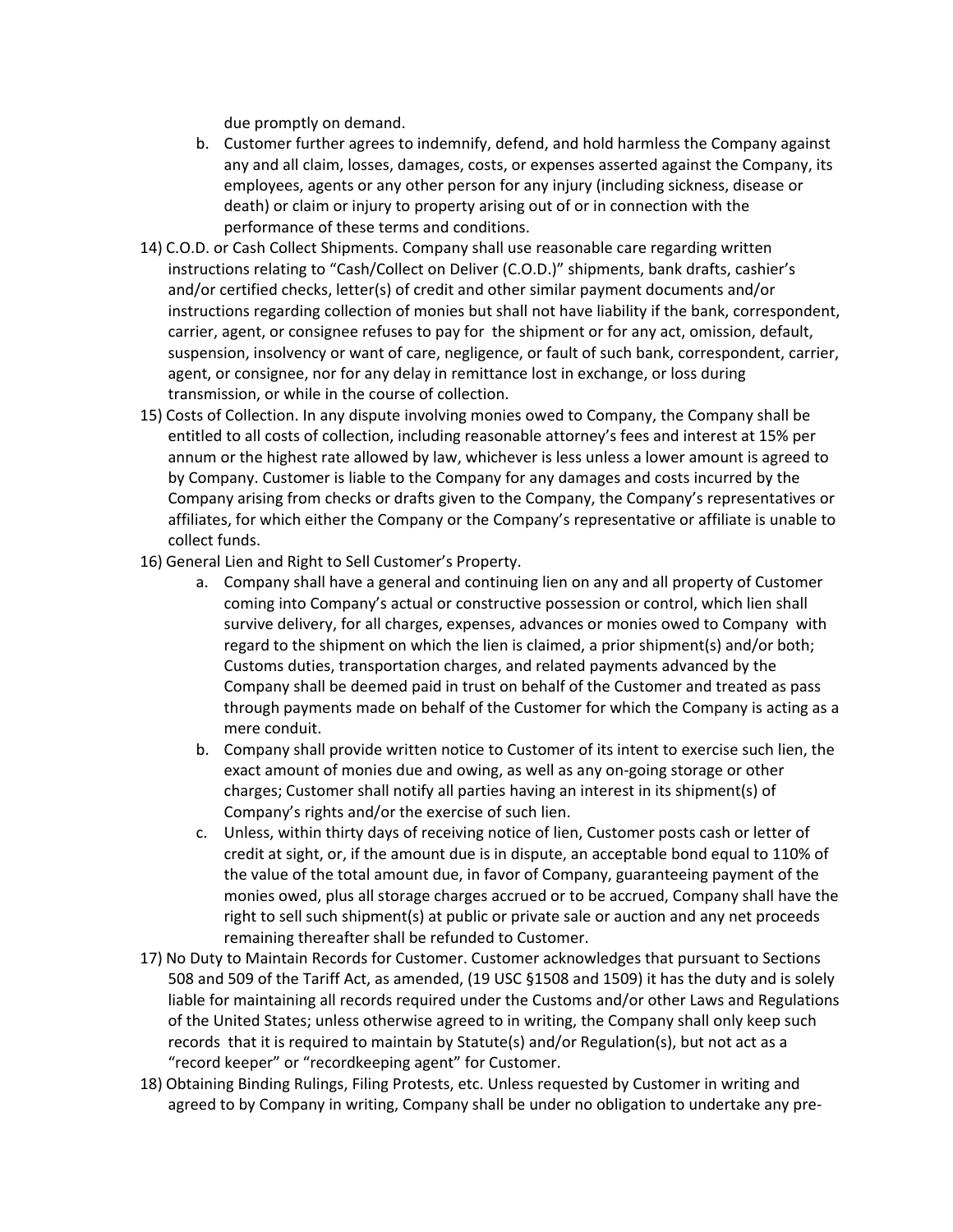or post‐Customs release action, including, but not limited to, obtaining binding rulings, advising of liquidations, filing of petition(s) and/or protests, etc.

- 19) No Duty to Provide Licensing Authority. The Company shall not be responsible for determining licensing authority or obtaining any license or other authority pertaining to the export from or import into the United States.
- 20) Preparation and Issuance of Bills of Lading. Where Company prepares and/or issues a bill of lading, Company shall be under no obligation to specify thereon the number of pieces, packages and/or cartons, etc., unless specifically requested to do so in writing by Customer or its agent and Customer agrees to pay for same. Company shall rely upon and use the cargo weight supplied by Customer.
- 21) No Responsibility for Governmental Requirements**.** It is the responsibility of the Customer to know and comply with the requirements of the U.S. Customs and Border Protection and all other government agencies, including adhering to any and all regulations and directives of Federal, state and/or local agencies pertaining to the merchandise and/or shipment or transportation. The Company shall not be responsible for action taken or fines or penalties assessed by any governmental agency against the shipment because of the failure of the Customer to comply with the law or the requirements or regulations of any governmental agency.
- 22) No Modification or Amendment Unless Written. These Terms and Conditions of Service may only be modified, altered or amended by the Customer in writing signed by both Customer and Company. The Company may modify, alter, or amend these Terms and Conditions of Service at its sole discretion, but only the version in place at the time of a shipment shall control for that shipment.
- 23) Compensation of Company. The compensation of the Company for its services shall be included with and is in addition to the rates and charges of all carriers and other agencies selected by the Company to transport and deal with the goods and such compensation shall be exclusive of any brokerage, commissions, dividends, or other revenue received by the Company from carriers, insurers, and others in connection with the shipment. On ocean exports, upon request, the Company shall provide a detailed breakout of the components of all charges assessed and a true copy of each pertinent document relating to these charges. In any referral for collection or action against the Customer for monies due the Company, upon recovery by the Company, the Customer shall pay the expenses of collection and/or litigation, including a reasonable attorney fee.
- 24) Use of the Company's Logo / Trademark. Customer shall not use the Company's name, logo, trademarks or trade names in publicity releases, promotional material, customer lists, advertising, marketing, or business‐generating efforts, whether written or oral, without obtaining the Company's prior written consent, which consent shall be given at the Company's sole discretion.
- 25) Force Majeure. The Company shall not be liable for losses, damages, delays, wrongful or missed deliveries, or partial or full nonperformance, resulting from an occurrence beyond its control, including without limitation, war or terrorist activities; epidemic; riots, rebellion, civil commotion; acts of God; acts of lawful and/or government authorities (including but not limited to embargoes or denial or cancellation of any license or shipment); criminal acts; strikes, lockouts, or other labor disputes; incidents or deteriorations to means of transportation; defects, nature or inherent vice of the goods; or acts, breaches of contract or omissions by Customer, shipper, consignee, or anyone else who may have an interest in the shipment.
- 26) Severability. In the event any Paragraph(s) and/or portion(s) hereof is found to be invalid and/or unenforceable, then in such event the remainder hereof shall remain in full force and effect.